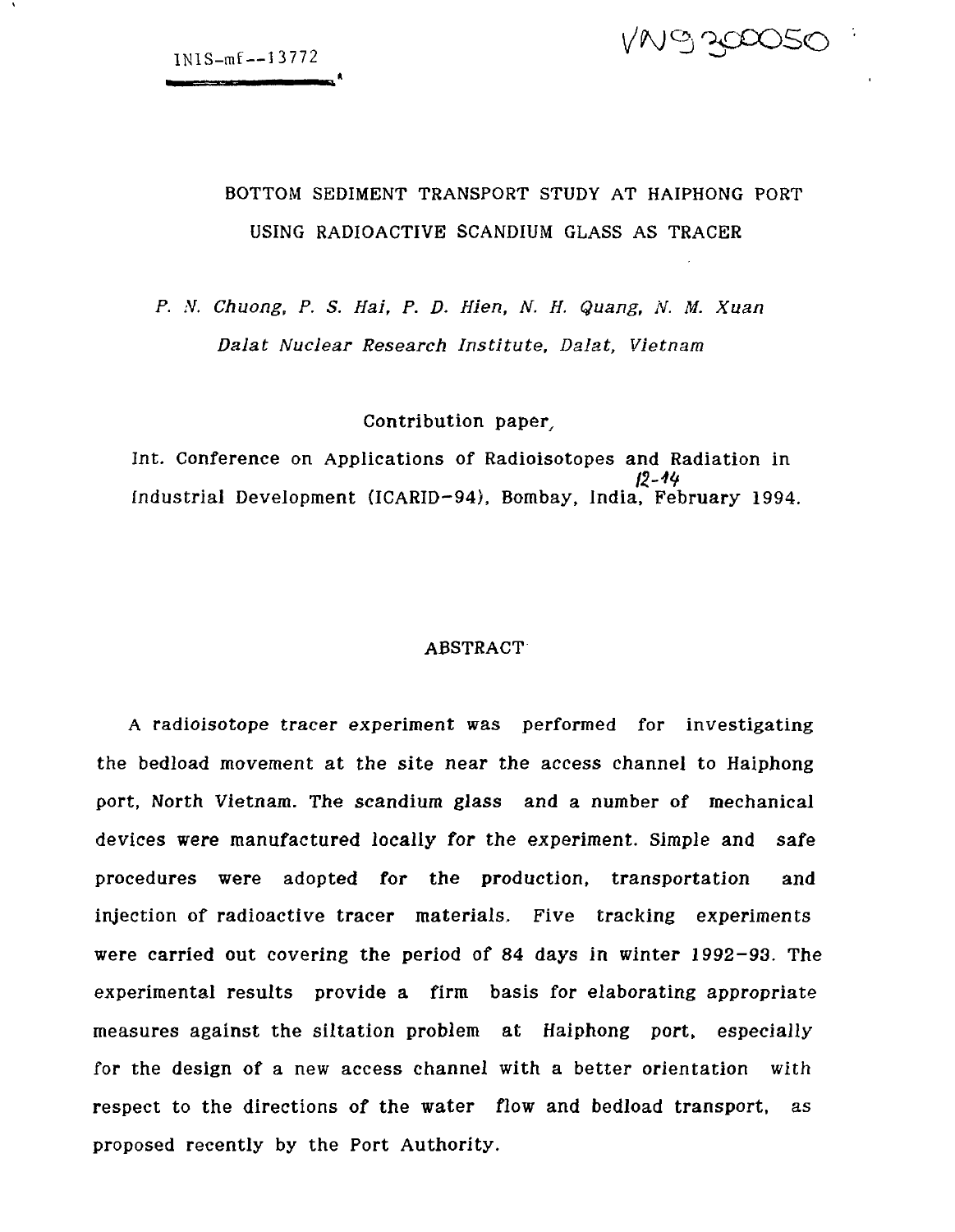## BOTTOM SEDIMENT TRANSPORT STUDY AT HAIPHONG PORT USING RADIOACTIVE SCANDIUM GLASS AS TRACER

#### *Introduction*

Located 100km east of Hanoi, on the coast and with a number of navigable estuaries and waterways, Haiphong is a major port and an important industrial harbour in the northern part of Vietnam. Unfortunately, most part of a 38km long navigation channel through the Namtrieu estuary is suffering from heavy silting (Fig. 1), causing significant expenditures for dredging. Due to the progressive decrease of the channel depth, the allowed tonnage of vessels had to be reduced in the last years from 10,000 to 7000 tons. A number of engineering schemes were proposed to reduce the sedimentation rate along the channel. Unfortunately, they were not supported by detailed and reliable sediment transport studies (1). Recently the Port Authority has considered the possibility of constructing a new access channel to the Namtrieu estuary with better orientation with respect to the water flow in order to reduce the sedimentation rate. The decision on such a proposal requires reliable experimental information and data on sediment transport processes prevailing in the adjacent estuarine area. Radioisotope tracer techniques [2] are being used to determine the direction and rate of the bottom sediment transport. The first experiment was carried out in the period of winter NE monsoon, December 1992 - March 1993. A second experiment is being conducted in the conditions of prevailing SE monsoon in August  $-$  September 1993. These tracer experiments are executed in the framework of the IAEA technical assistance project VIE/8/007. In this paper only the results of the first tracer experiment are reported.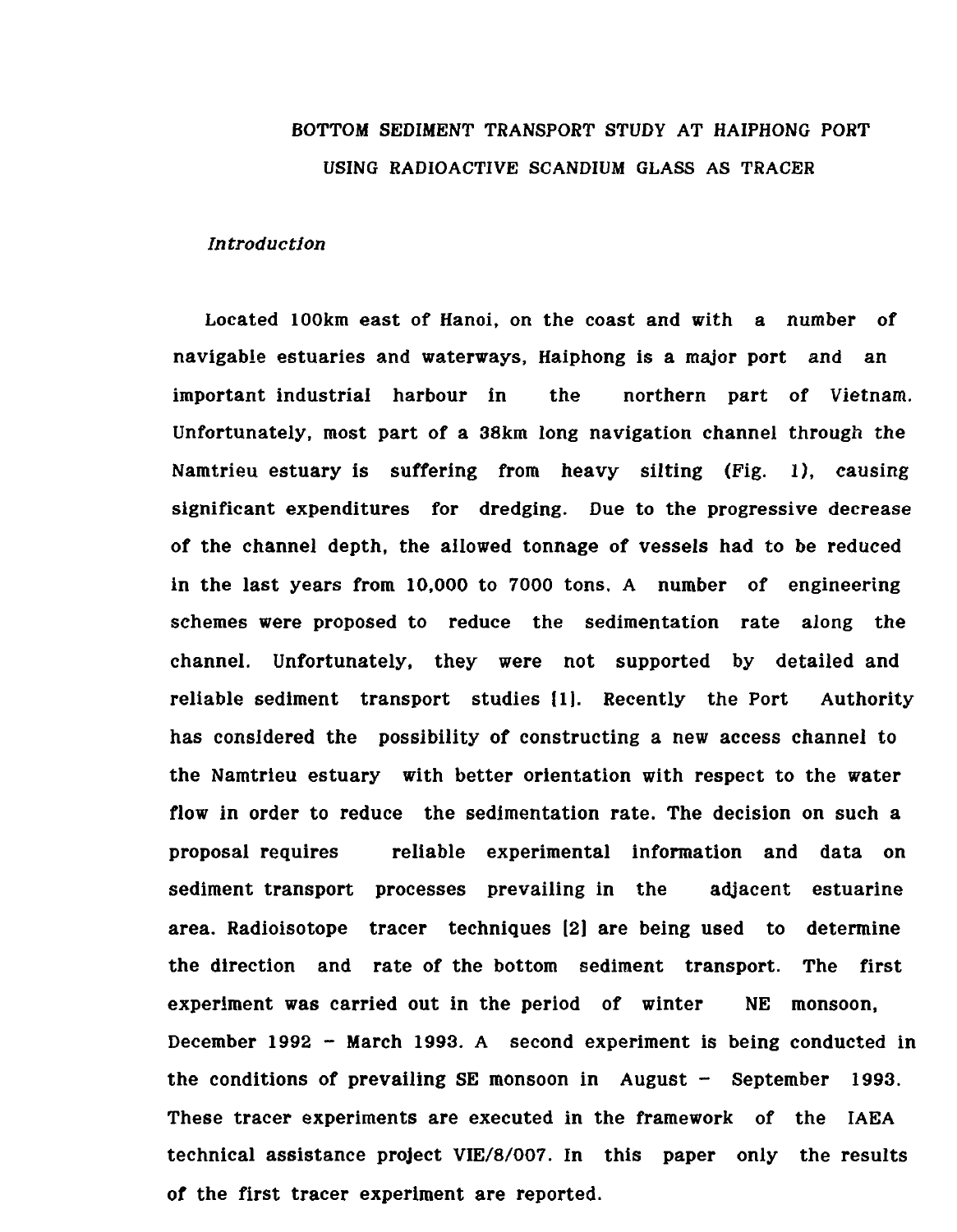#### *Equipment and materials*

Within the framework of the above mentioned project, the IAEA has provided equipment and materials, such as underwater scintillation detectors, analysers and counting systems, a pneumatic sediment corer chemicals, etc. Other equipment and radioactive tracer materials were manufactured in the Dalat Nuclear Research Institute and in factories of Hochiminh City.

Glass of 1.3% incorporated scandium element was prepared in a local glass production factory. The scandium glass was ground to fine sand and the grain size composition was adjusted to that of the natural bottom sediments at the injection site. Figure 2 show the cumulative grain size compositions of both the natural and artificial sands. 380g of scandium glass was irradiated in 50hrs in the central neutron trap of the Dalat nuclear research reactor with a thermal neutron flux of  $2x10^{13}$  n/cm<sup>2</sup>.s. After a cooling time of some weeks, irradiated materials were transferred to the transportation pot by using a loading lead container. In this operation, the loading lead container, equipped with a cutting device, broke the aluminum cans containing quartz ampoules with irradiated scandium glass, allowing each quartz ampoule to drop into its location in the inner container of the ampoule to drop into its location in the inner container of the inner container of the inner container of the i

The transportation pot is a double-wall lead container of 15cm total thickness, as shown in Fig. 3. Such a rather thick container was designed as universally as possible, because it will be used for other experiments with higher tracer activities. In this experiment, the activity at the time of transportation and injection was about 4Ci, and the dose rate at a distance of 1m was about  $1.7$ mR/hr. The design, construction and testing of this double-wall container were implemented satisfying the demands for class A containers for transportation of radioactive materials. In fact, the transportation

transportation of  $r$  radioactive materials. In fact, the transportation  $\mathcal{L}_\mathcal{A}$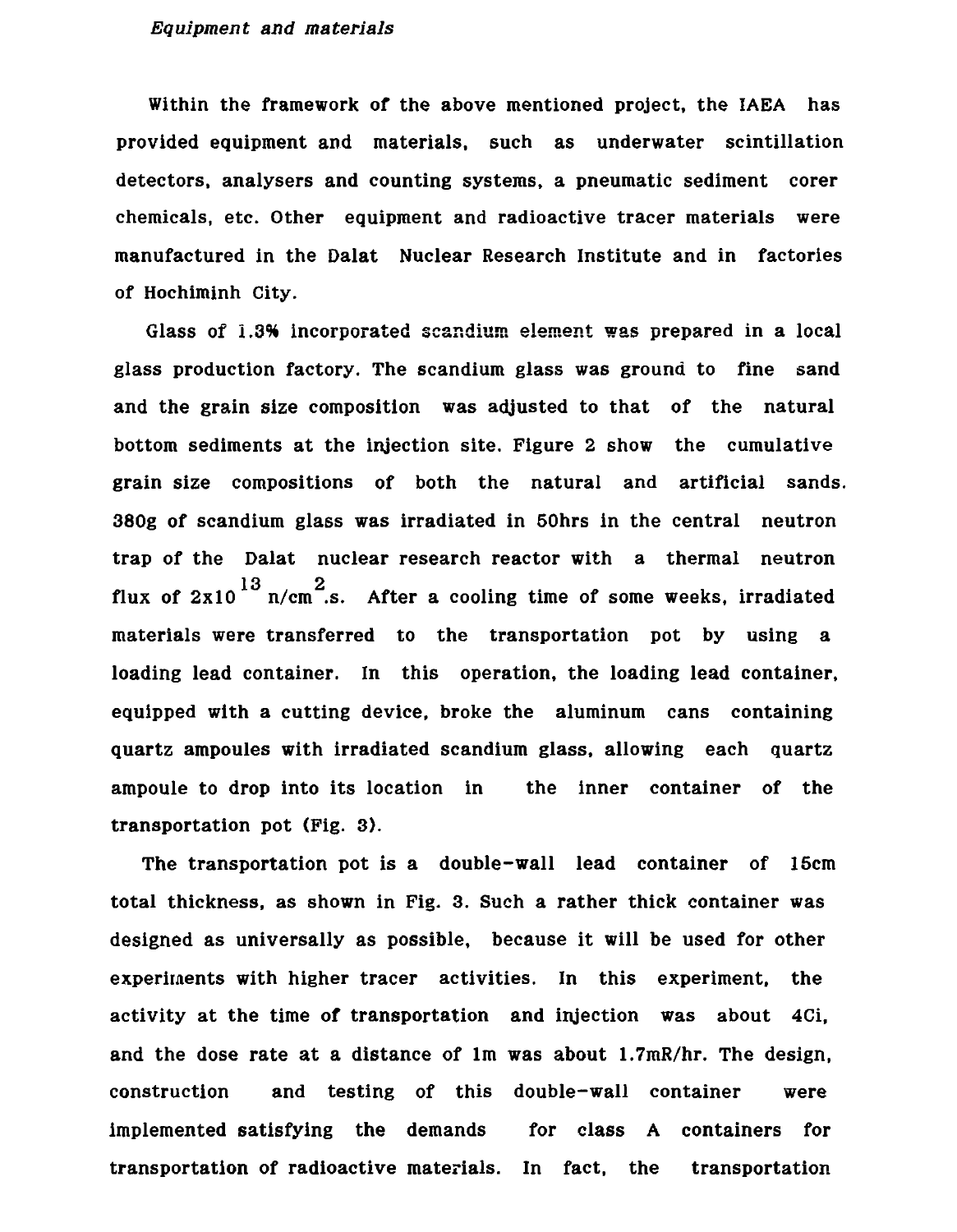#### *Injection of radioactive tracer materials onto sea bed*

At the injection site, quartz ampoules with radioactive tracer materials were crushed by turning the axial bolt of the inner container (Fig. 3). This inner container was then taken out from the transportation pot and lowered into the water to the depth of lm from the sea bed, where radioactive tracer materials were released by switching a pump connected with the water inlet of the container. The dose rate at 2m from the inner container (6cm thickness) when suspended in the air was about 30mR/hr. This phase was lasted about 2 minutes, but it could be reduced to less than 1 minute if the winch was manipulated with better skill.

The injection took place on slack water when the depth of water was about 5m. The injection site shown in Fig. 1 was about 700m south of the access channel, where the siltation rate along a 10km stretch of the existing channel is highest. The proposed new channel will be aligned through this investigated area.

## *Tracking experiments*

The injection took place on 17 December 1992 and tracking experiments were performed on 19, 23, 29/12/ 1992, 6/1 and 12/3/1993. A boat position fixing equipment (Micro-fix, Racal Marine System Ltd) with repeatable accuracy of typically lm was used in the tracking experiments. Micro-fix was supplied to the Transport Engineering & Design Institute of Hanoi within the framework of another UNDP technical assistance project on hydrographic survey at Haiphong port. The tracking trajectory was traced in advance for each experiment and displayed on the screen along with the position of the boat. This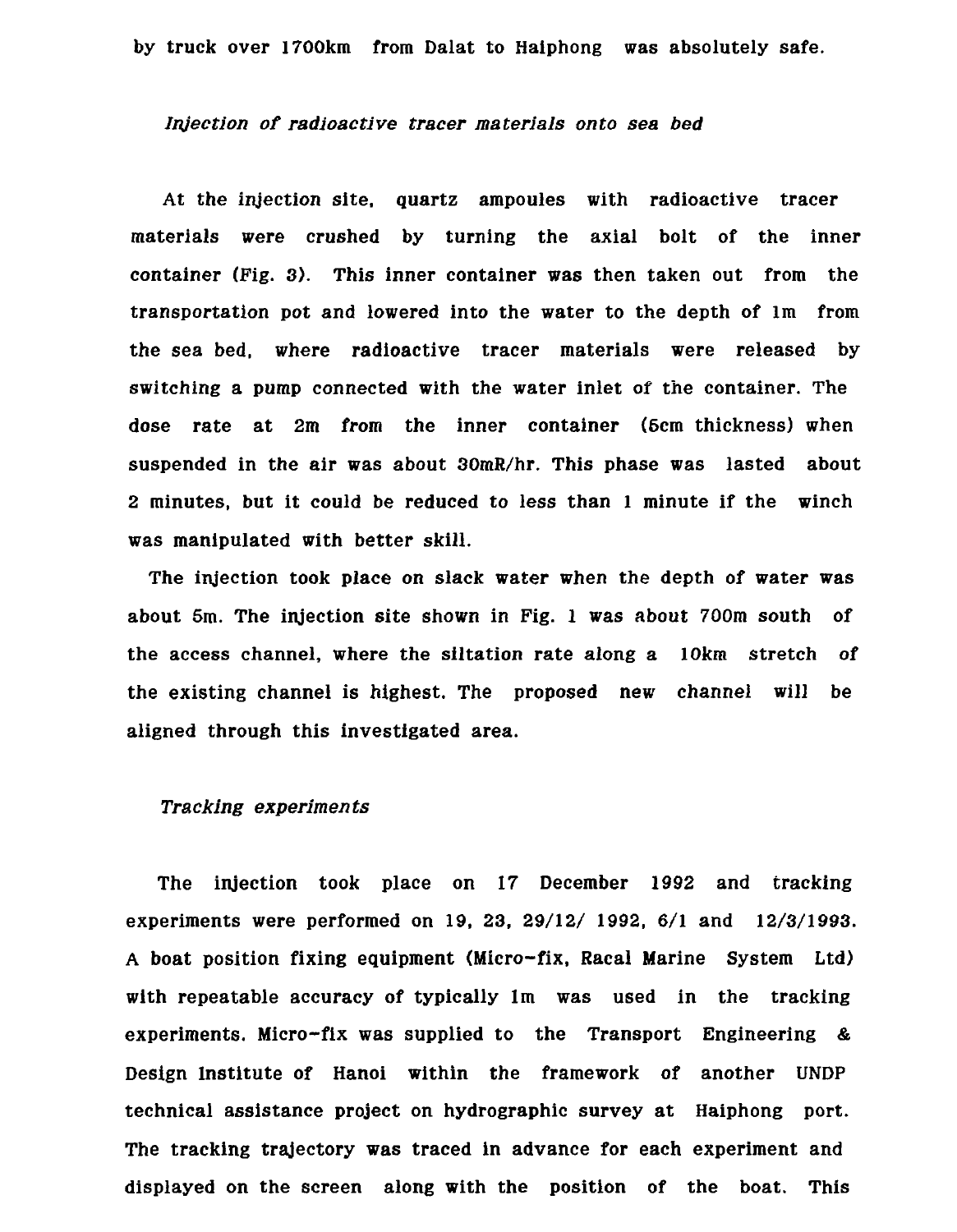allowed the steers-man easily to follow the already designed course. Attempt to interface Micro-fix with our counting system was failed, however, data on time and position of the boat were stored for every second in diskette and could be transferred later to the counting system. The speed of the boat was kept at about  $2 - 2.5$ m/s.

...Gamma-rays of bottom sediments were detected using scintillation detectors and counting systems supplied by Italian Laben Corp.. The counting rates were recorded every three seconds. The inclusion of a multichannel analyser in the counting system provides a significant advantage in identifying the radioactive components of the natural bottom sediments, as well as in analysing the shape of the gamma spectra, which could contain information about the thickness of the 46 Sc-labelled moving sediment layer.

## *Results and discussions*

Six tracking experiments for mapping the bottom sediment background and radioactive clouds were performed in winter 1992-93, providing dynamic pictures of the bedload transport in the investigated area. In the last tracking experiment, carried out on the 84-th day after tracer injection, the net counting rates were still in the range from 20 to 2000cps in an area elongated to 1500m. During the time covering four successive tracking experiments from December 19 to January 6 the radioactive cloud and its centroid moved in the direction north-south with a speed of about lOm/d. This direction makes an angle of about  $50^{\circ}$  with respect to the existing channel. However, in the fifth tracking experiment, taken place on March 12, the tail of the radioactive cloud was found far in the north-west direction and its centroid had came back to the injection site (Fig.4b). As illustration, Figures 4a,b show the radioactive clouds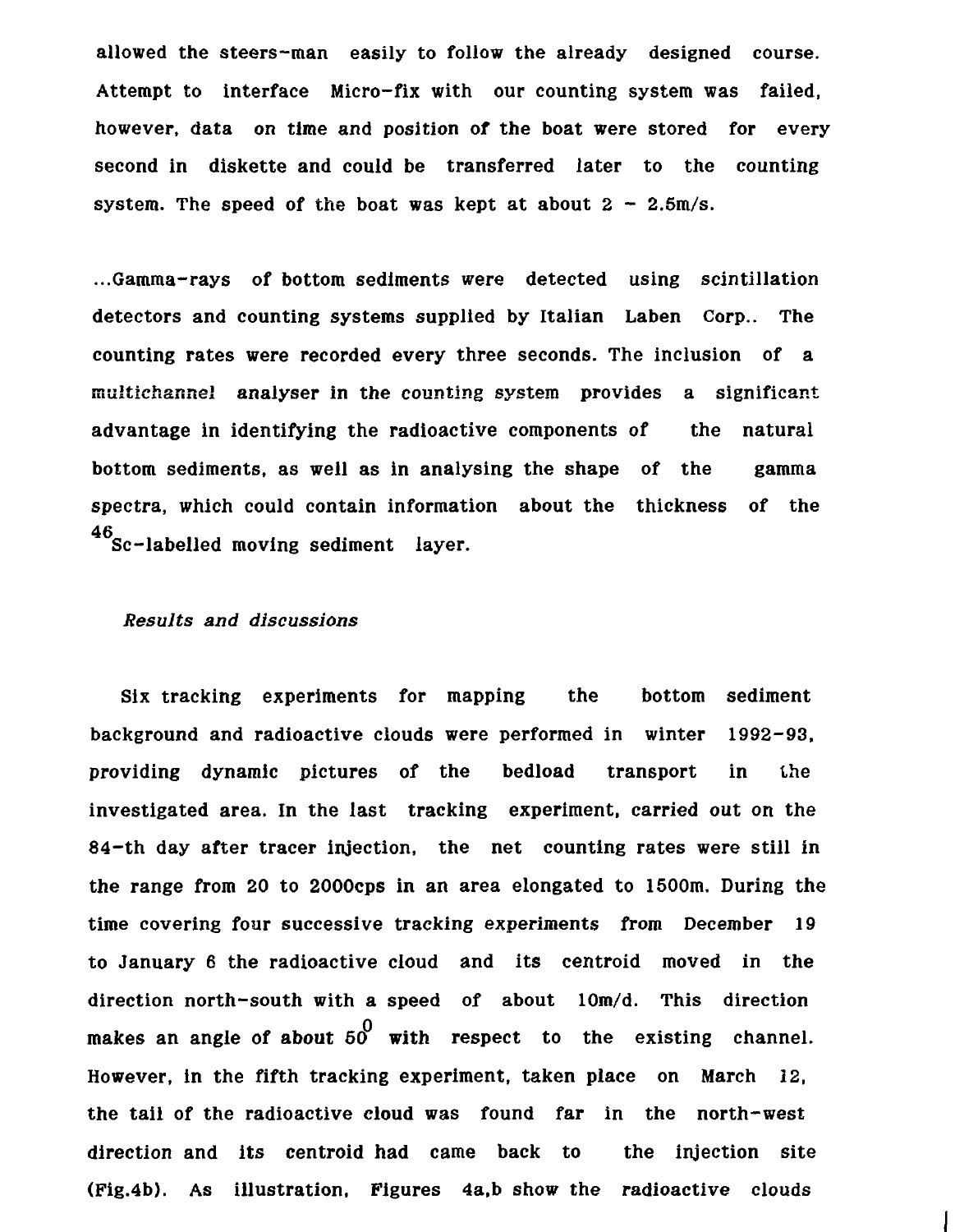obtained in the 4-th and 5-th tracking experiments. The change in the direction of bed load movement observed in the 5-th tracking experiment was correlated with the early appearance of south-east wind in the Tonkin Gulf in February-March.

Sediment core sampling and depth profile Sc-activity measurements were performed to estimate the average mobile bed thickness. Cores (0.8m long, 0.05m diameter) were taken over the labelled area by using a home-made manual corer. These cores were sectioned and the activity depth profiles were measured by Nal detector. The average mobile bed thickness was found to be 0.25m resulted in a calculated north-south transport rate of 5 tm  $\frac{-1}{d}$   $\frac{-1}{d}$ .

The "count rate balance" method and the method based on the analysis of the shape of the in-situ gamma spectra were also used to estimate the transport rate. However, much more effort must be needed to improve the reliability of these two methods. Moreover, the above cited transport rate is calculated only for the period of winter NE monsoon. The results of the second tracer experiment will provide information about the transport direction and rate in the SE monsoon conditions.

### *Conclusions*

A first radioisotope tracer experiment was performed in Vietnam for investigating the bedload movement at the site of about 20km offshore, near the access channel to Haiphong port. Rather simple and safe experimental procedures were adopted using a number of low-cost and home-made mechanical devices and locally-produced tracer materials. Clear pictures of bed load movement obtained in this tracer experiment provide a firm basis for elaborating appropriate measures against the siltation problem, and among them there is a very promising project proposal on constructing anew access channel to Haiphong port with a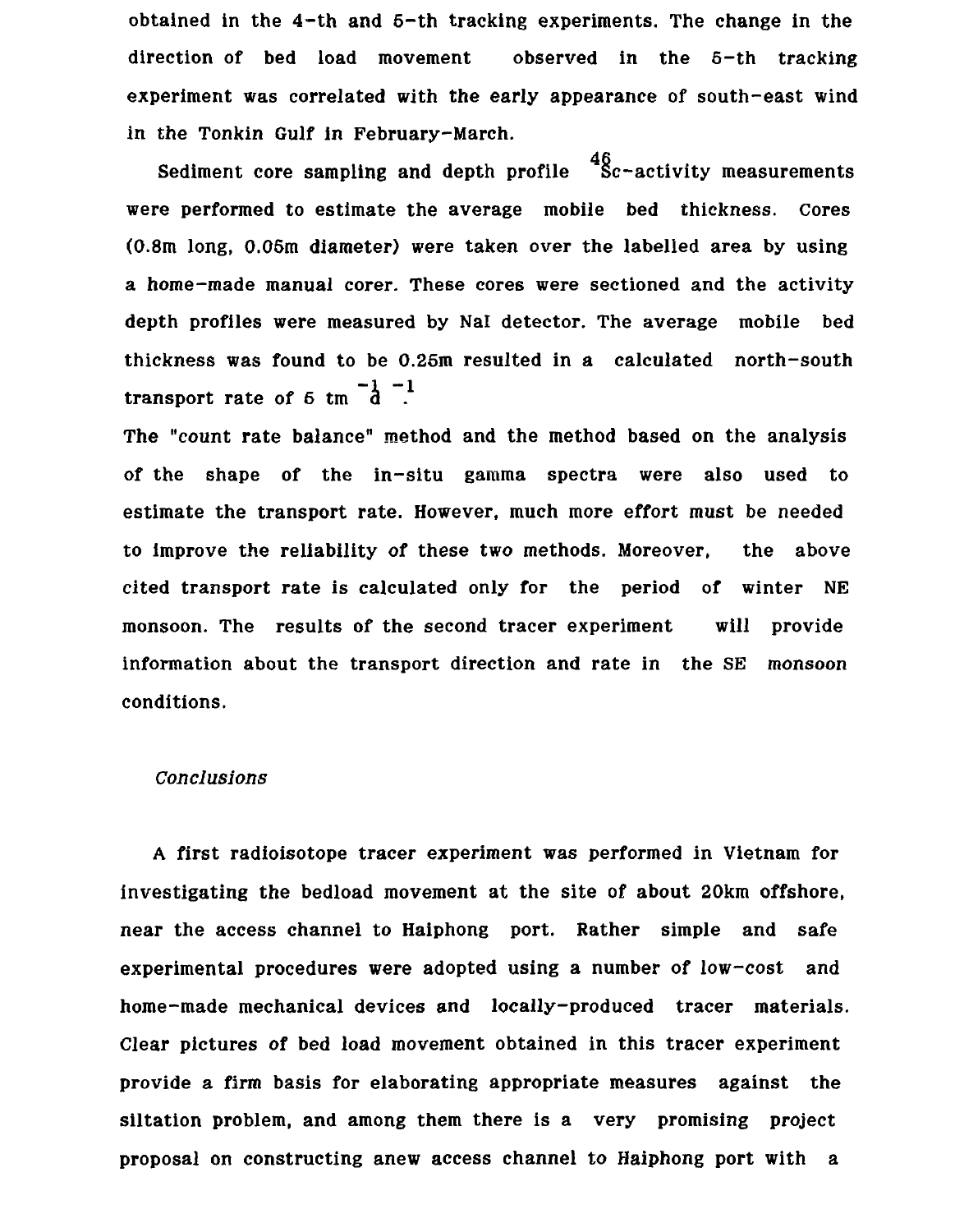better orientation with respect to the directions of water flow and sediment transport.

## *A cknowledgemen ts*

The authors would like to express thanks to Dr. Plata-Bedmar, IAEA project technical officier for valuable recommendations and effective assistance. Special thanks are due to Mr. Bui Quang Tri, Dalat Nuclear Research Institute for his contributions to the construction and manipulation of mechanical devices. Mr, Nguyen Pham Long, Director general of Haiphong port and his staff, who have always supported and encouraged our experiment, are gratefully acknowledged.

### REFERENCES

- [1] Hien, P. D., Hai, P. S., Quang, N. H., Chuong, P. N. and Xuan, N. M., "Elemental compositions of sediments in the Haiphong harbour area as determined by nuclear analytical techniques - Applications in sediment transport studies and conservation of the environment", in: Proc. Int. Symp. on applications of isotopes and radiation in conservation of the environment, Karlsruhe, March 1992, IAEA - SM-325/146.
- [21 Crickmore, M. J., Tazioli, G. S., Appleby, P. G. and Oldfield, F., "The use of nuclear techniques in sediment transport and sedimentation problems" Int. Hydrological Programme, UNESCO, Paris, 1990.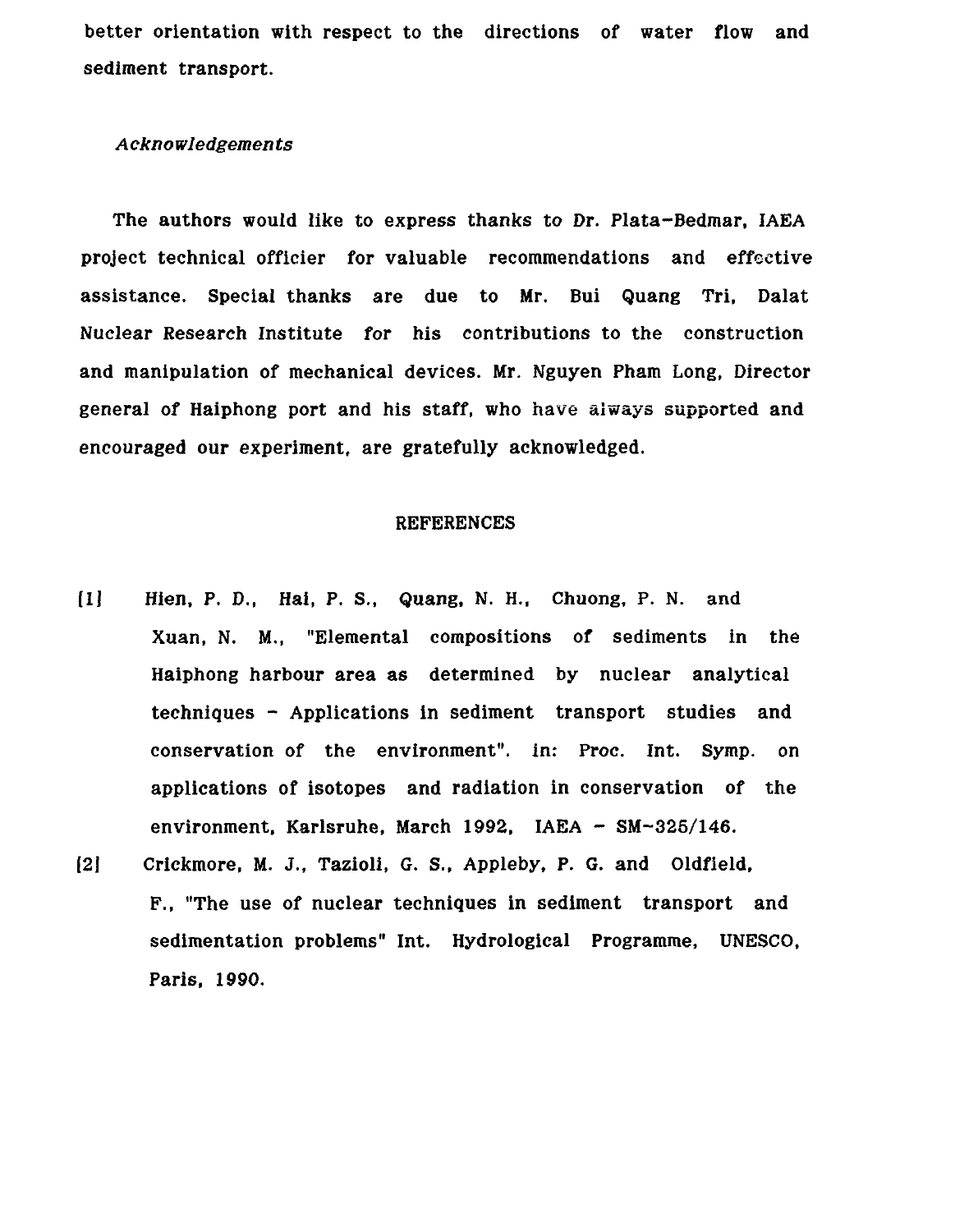

l,

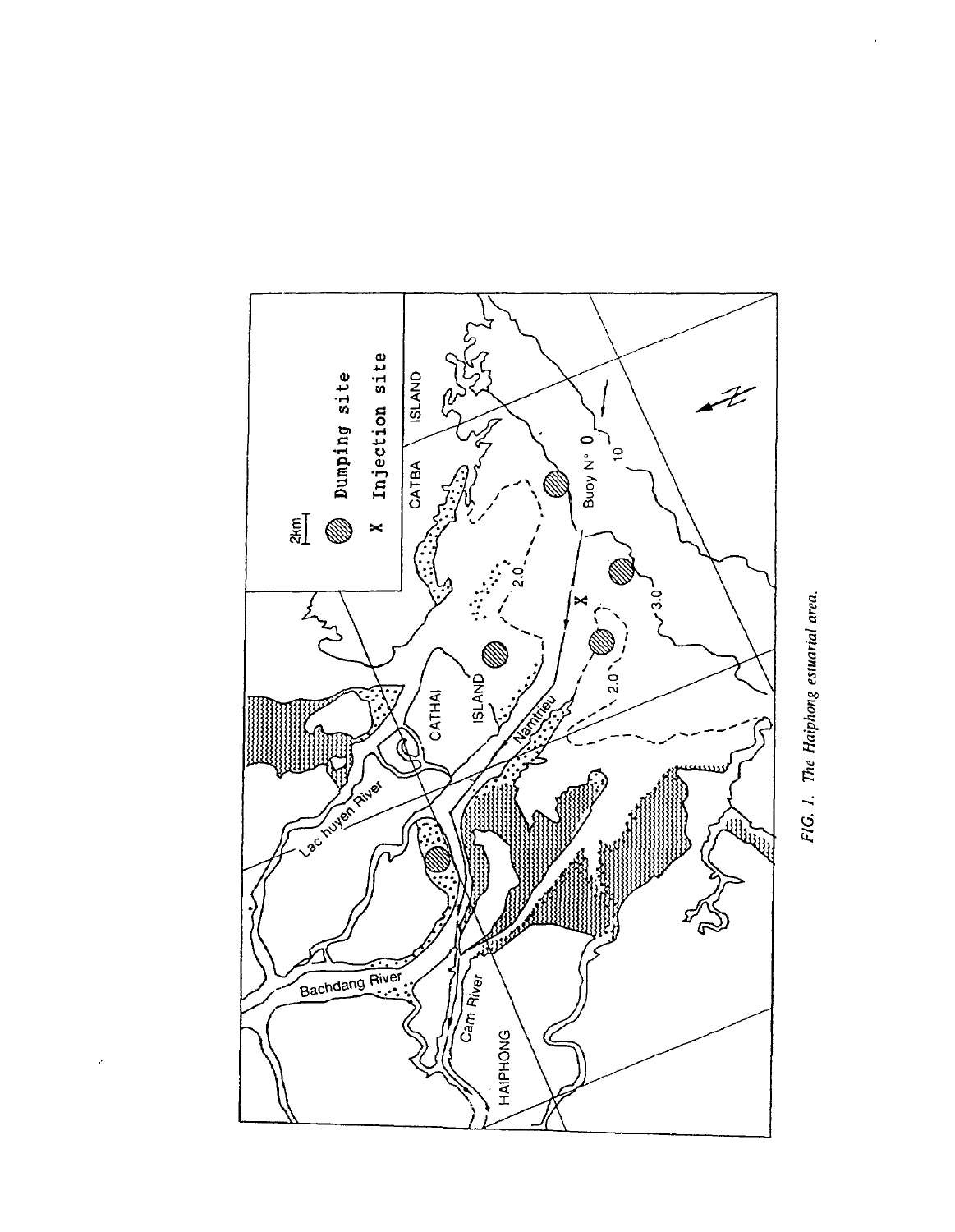

# **FIG. 2.** *The grain size compositions of natural sediment and scandium glass.*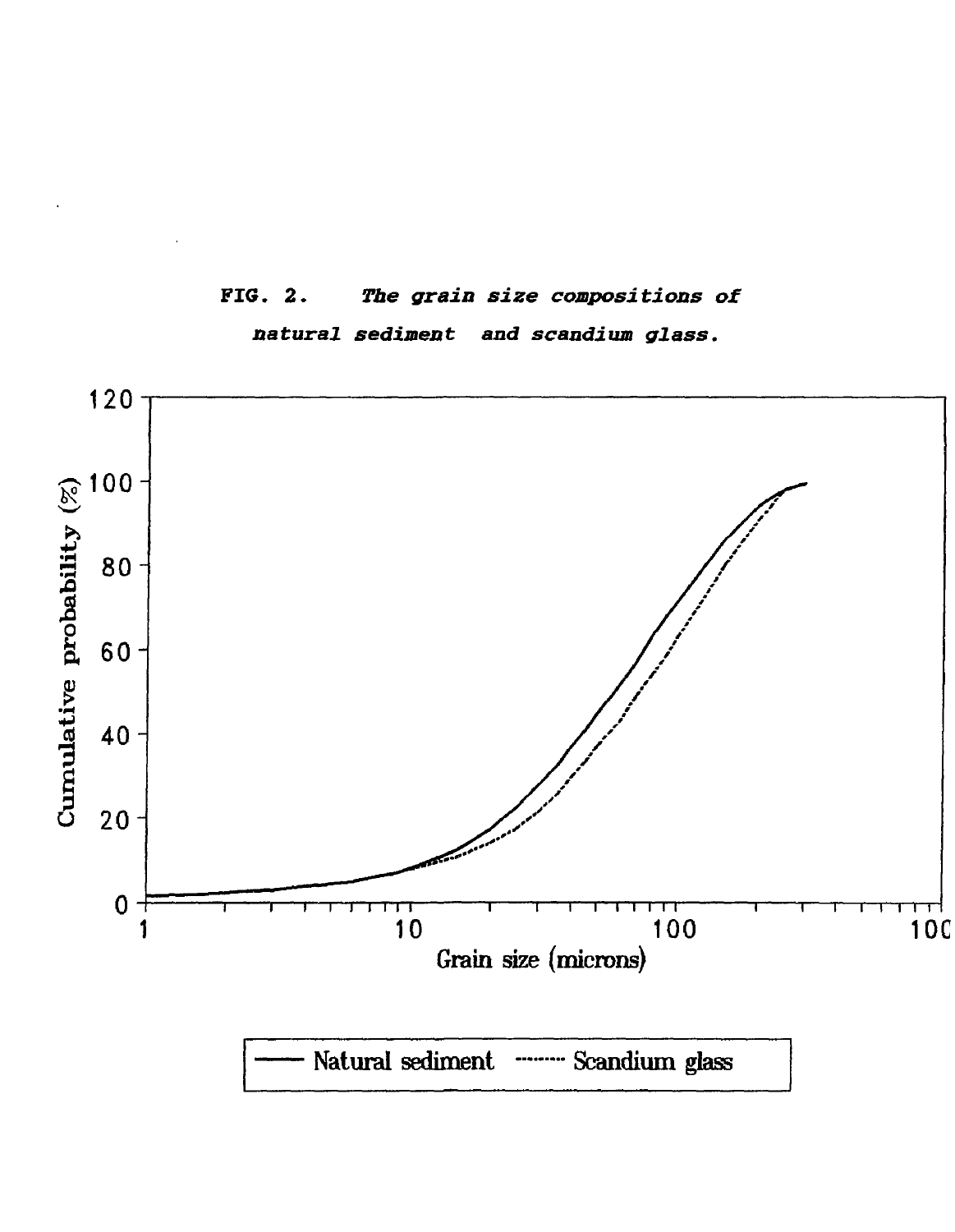